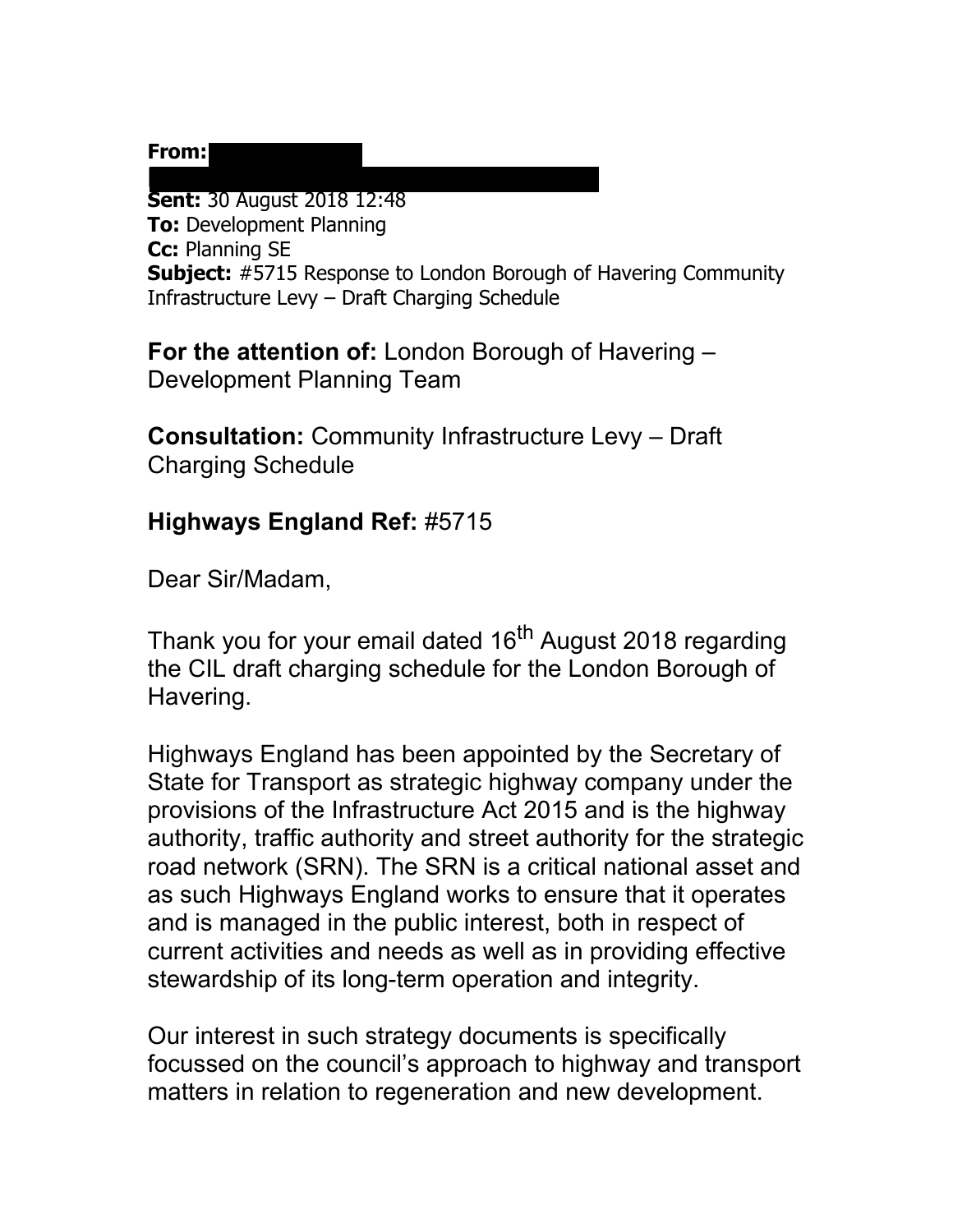We are keen to understand how local authorities initially identify and prioritise transport improvements in order to deliver sustainable development. Specifically how local authorities set and implement policy to manage trip demands and ultimately how these might affect the safe and efficient operation of the SRN for which we are responsible. For Havering, our interests lie in the M25 and A13.

It should be noted that, in accordance with DCLG guidance, any development contributions towards SRN improvements would be secured via S278 agreements, and not via a CIL Reg123 List or S106. The use of S278s will enable multiple sites to contribute if appropriate, and also secures the Secretary of State's position by ensuring that 100% of contributions go towards the SRN improvement.

I trust that the above comments are of assistance to you and look forward to any future consultations.

Thank you again for involving us in your consultation process. Please continue to consult us via our inbox: [planningse@highwaysengland.co.uk](mailto:planningse@highwaysengland.co.uk) 

## **Sent on Behalf of Heather Archer Assistant Spatial Planning Manager**

**Tel:** +44 (0) 300 470 1256 Highways England | Bridge House | 1 Walnut Tree Close | Guildford | Surrey | GU1 4LZ Web: [www.gov.uk/government/organisations/highways-england](https://www.gov.uk/government/organisations/highways-england)

*This email may contain information which is confidential and*